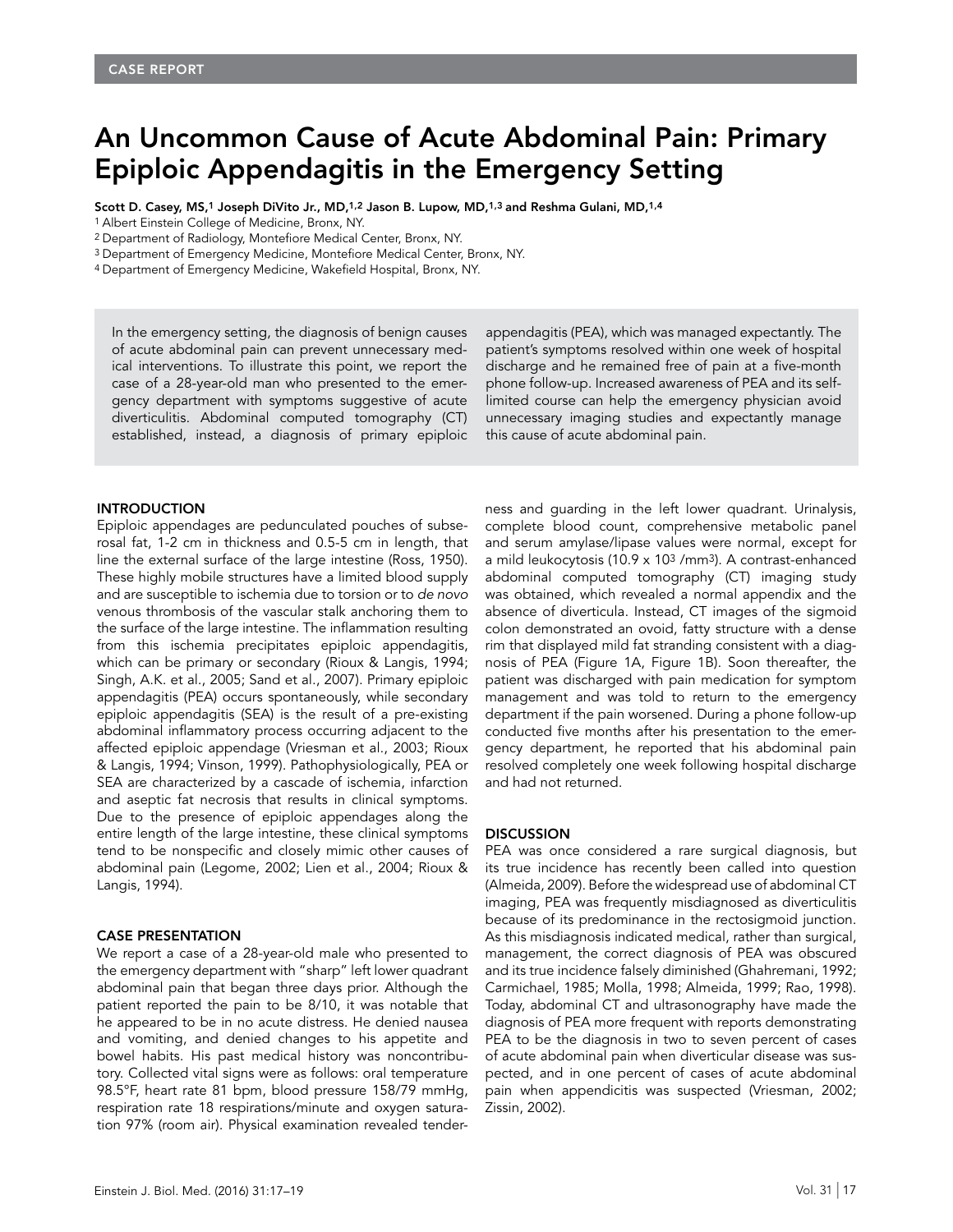

Figure 1 | (A) Axial CT image with hyperattenuating ring sign (arrow). (B) Frontal CT image with hyperattenuating ring sign (arrow).

The mean age of diagnosis of PEA is 40 years of age, and men may be more often affected by PEA than women (Sand et al., 2007; Jain et al., 2008; Rioux & Langis, 1994; Ozdemir et al., 2010; Hollerweger et al., 2002). Physical exertion or an extreme stretching movement of the abdomen has been reported to be a predisposing factor in the development of PEA (Ghahremani et al., 1992; Jennings & Collins, 1987; Ross, 1950; Rioux & Langis, 1994). Although epiploic appendages are present along the entire length of the large intestine, published reports suggest that 57% of PEA cases affect the rectosigmoid junction and 26% of cases affect the ileocecal region (Legome et al., 1999; Sangha et al., 2004; Hiller et al., 2000). An inflamed epiploic appendage in these locations produces a sharp, focal, non-migratory abdominal pain that can easily be mistaken for diverticulitis, appendicitis or acute cholecystitis (Boulanger et al., 2002; Schnedl et al., 2011). Patients are predominantly afebrile and do

not usually have gastrointestinal symptoms such as nausea, vomiting, anorexia or changes in bowel habits (Legome et al., 2002; Sangha, 2004). Physical examination is usually notable for focal tenderness localized over the site of inflammation (Rioux & Langis, 1994). Laboratory values are usually within normal limits, but a slight leukocytosis and a mildly elevated serum C-reactive protein may be seen (Rioux & Langis, 1994; Ozdemir et al., 2010; Sand et al., 2007; Ozkurt et al., 2007; Sandrasegaran, 2004).

The diagnosis of PEA relies on abdominal CT or ultrasonography—diagnosis based on symptoms alone is essentially impossible (Schnedl et al., 2011). PEA can be diagnosed on abdominal CT images by the "hyperattenuating ring sign" (Vriesman, 1999; Rioux & Langis, 1994). This sign, considered diagnostic for PEA, consists of an approximately 3 cm fatty, ovoid mass bound by a thick ring of hyperattenuation located near the colon (Figure 1A, Figure 1B). The ring may also contain a centralized hyperattenuating dot, presumably representing the thrombosed and necrotic vessel that once supplied the appendage. Evidence of fat stranding may also be seen in the vicinity of the lesion (Vriesman, 2003; Danielson et al., 1986).

The diagnostic finding of PEA on abdominal ultrasonography is the visualization of an ovoid, paracolic mass that is hyperechogenic and noncompressible, and is usually attached to the anterior parietal peritoneum (Rioux & Langis, 1994; Jennings et al., 1987; Hollerweger et al., 2002). The mass is often surrounded by a hypoechoic border, which corresponds to the hyperattenuating ring sign found on CT imaging (Vriesman, 2003; Rioux & Langis, 1994). Ultrasonography is particularly useful in the diagnosis of PEA because the sonographic findings can be directly correlated to the patient's point of maximal tenderness and because the inflamed appendage's adherence to the peritoneum can be easily demonstrated upon deep inspiration and expiration by the patient (Hollerweger et al., 2002).

PEA is usually a self-limited condition that can be managed expectantly with anti-inflammatory medications, or surgically by laparotomy (Apakama et al., 2011). Managed expectantly, symptoms generally resolve between three and 14 days, although future recurrences are possible (Fraser et al., 2009; Apakama et al., 2011). Patients should be counseled to return for surgical excision of the affected appendage if their symptoms persist, as this is considered the only definitive cure (Apakama et al., 2011; Rioux et al., 1994; Schwartz et al., 1994). Although rare, adverse outcomes of expectantly managed PEA have been reported and include abscess formation, bowel obstruction, intussusception, peritonitis and death (Romaniuk et al., 1993; Shamblin et al., 1986; Puppala et al., 1981; Murdie, 1953; Ghahremani, 1992; Apakama, 2011). Our patient presented with characteristic symptoms of PEA: a sharp, well-localized non-migratory pain in the left lower quadrant without additional gastrointestinal symptoms. Although initial imaging with ultrasonography would have been preferable, the discordance between this patient's clinical presentation and his age raised our suspicion of a more insidious etiology,